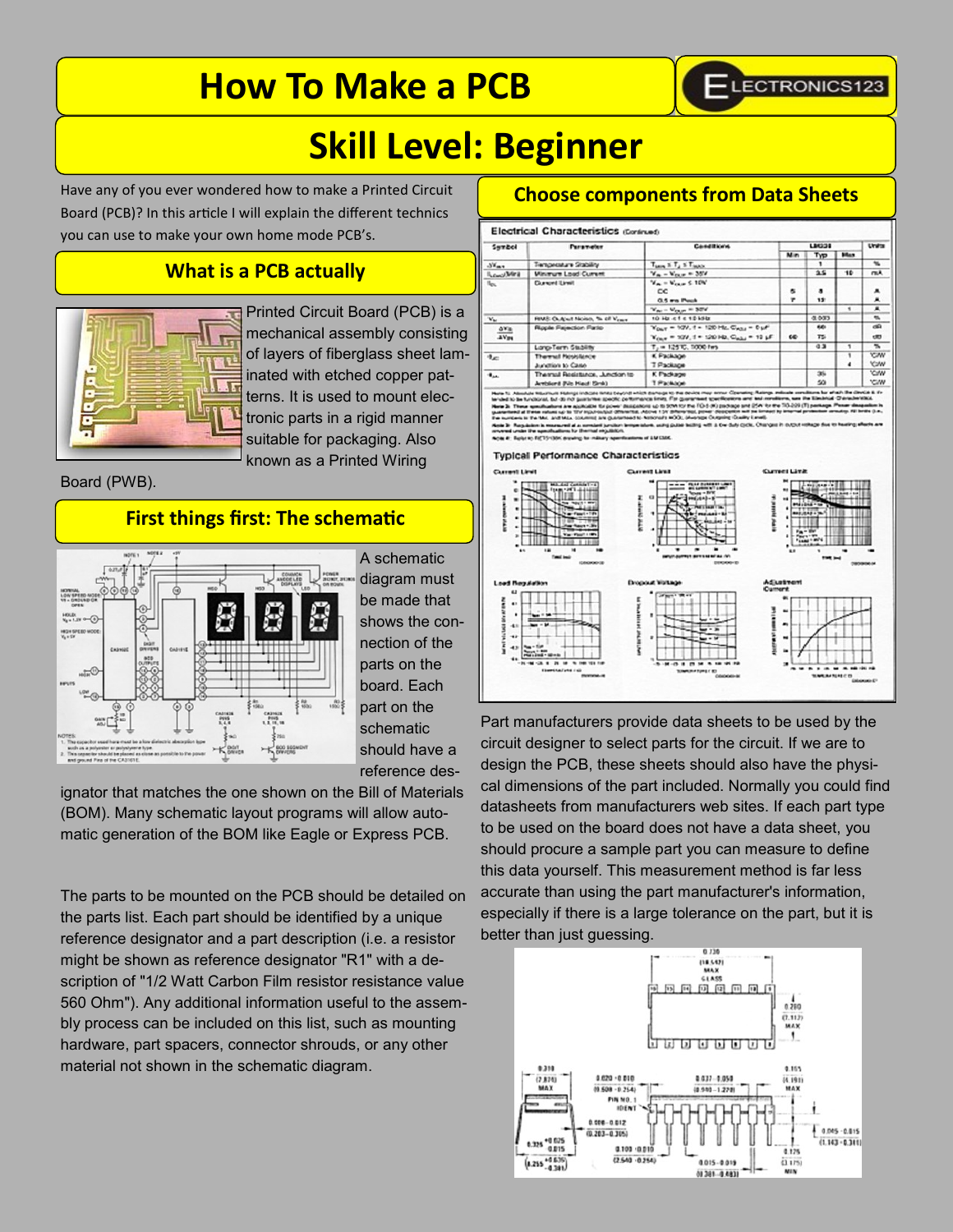# **Choose Board type and dimension**



A functional PCB is not a finished product. It will always require connections to the outside world to get power, exchange information, or display results. It

will need to fit into a case or slide into a rack to perform it's function. There may be areas that will require height restrictions on the board (such as a battery holder molded into the case or rails in a rack the board is supposed to slide into). Tooling holes and keep-out areas may be required in the board for assembly or manufacturing processes. All these outside factors need to be defined before the board can be designed, including the maximum dimensions of the board and the locations of connectors, displays, mounting brackets, or any other external features. The function of a PCB includes the thickness of the copper laminated to the surfaces. The amount of current carried by the board dictates the thickness of this copper foil. Normally the thickness of the copper foil is standard. Also you can choose between different board types for material and number of layers.

## **Material**



Fiberglass-resin laminate (FR4). A rigid PCB of thickness 1.6mm (conventional) or 0.8mm.



As distinct from Fiberglass, Phenolic is a cheaper PCB laminate material. A rigid PCB of thickness 1.6mm (conventional) or 0.8mm.

#### **Layers**

One layer of copper. Normally the wireleaded components must be mounted on only one side of the PCB, with all the leads through holes, soldered and clipped. You can also mount the components on the track surface using Surface

Mount Devices (SMD). Surface mount circuitry is generally smaller than conventional. In practice, most boards are a mix of surface mount and conventional components. This can have its disadvantages as the two technologies require different methods of insertion and soldering. Conventional circuitry is generally easier to debug and repair.



Two layers of copper, one on each side of the board. The components must be mounted on only one side of the PCB but you can also mount components on both sides of the PCB. Normally only surface mount circuitry would be mounted on both sides of a PCB. The components must be mounted using both through-holes technology or Surface Mount Technology (SMT) or Surface Mount devices (SMD).



A PCB Laminate may be manufactured with more than two layers of copper tracks by using a sandwich construction. The cost of the laminate reflects the number of layers. The extra layers may be used to route more complicated circuitry, and/or distribute the power supply more effectively.

#### **Layout**

The PCB layout can be draw either manually or by CAD (Computer Aid Design) software. The manual process is useful and quick only for very easy PCBs, for more complex PCBs I suggest the second way. These days inexpensive computer software can handle all aspect of a PCB's pre-processing. A few general rules of thumb that can be used when laying out PC boards are:

- Generally, it is best to place parts only on the top side of the board. First place all the components that need to be in specific locations. This includes connectors, switches, LEDs, mounting holes, heat sinks or any other item that mounts to an external location. Give careful thought when placing component to minimize trace lengths. Put parts next to each other that connect to each other. Doing a good job here will make laying the traces much easier.
- Arrange ICs in only one or two orientations: up and down, or, right and left. Align each IC so that pin one is in the same place for each orientation, usually on the top or left sides. Position polarized parts (i.e. diodes, and electrolytic caps) with the positive leads all having the same orientation. Also use a square pad to mark the positive leads of these components. You will save a lot of time by leaving generous space between ICs for traces. Frequently the beginner runs out of room when routing traces. Leave 9mm - 15mm between ICs, for large ICs allow even more space.
- Parts not found in the component library can be made by placing a series of individual pads and then grouping them together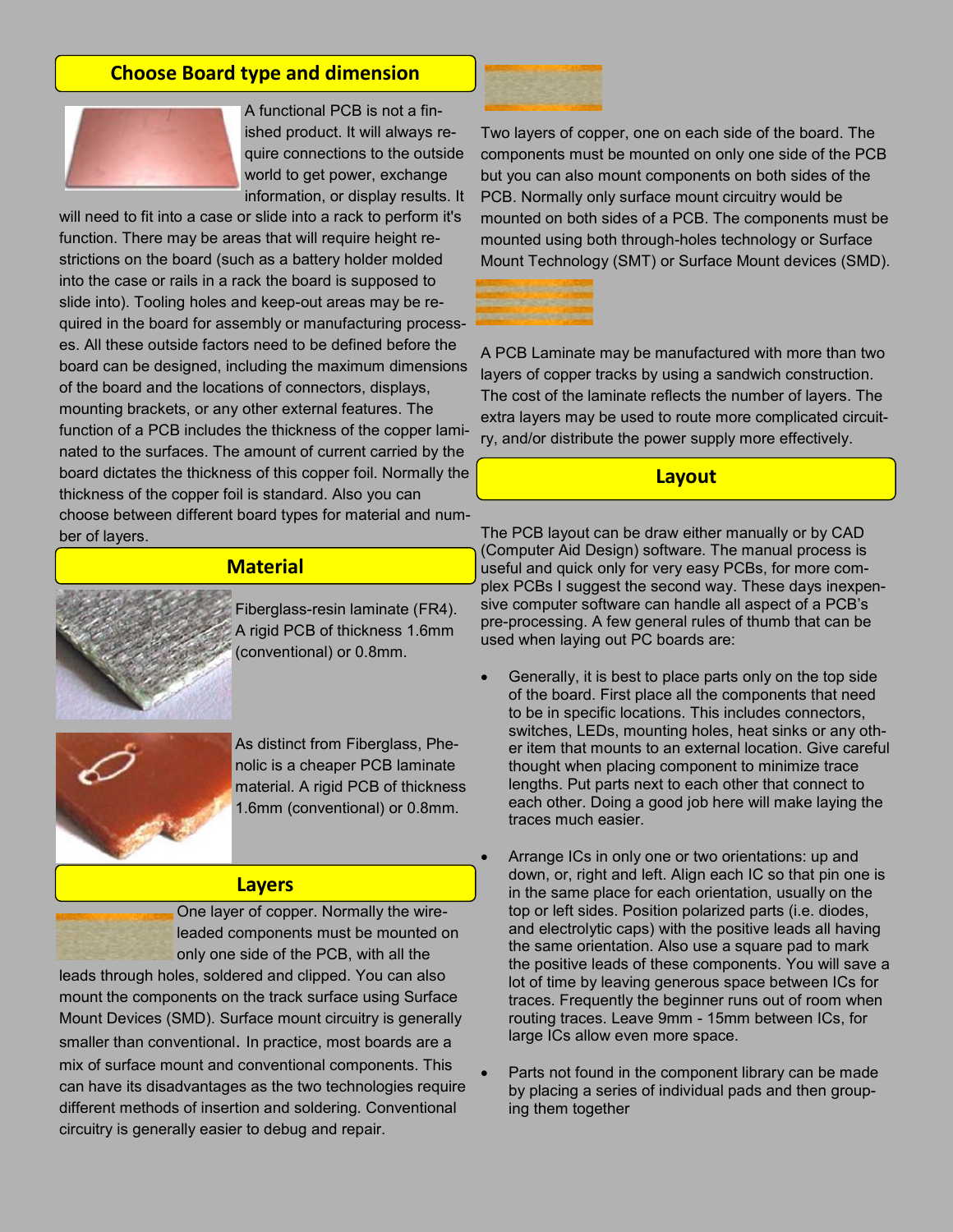When choosing a pad and hole size for the pins of component, keep in mind that the hole size refers to the drill size used when the board is made. After the hole is plated, the diameter will shrink by 0.127mm - 0.1778mm. From the pin diameter, add 0.2mm or more when selecting a hole size. After placing all the components, print out a copy of the layout. Place each component on top of the layout. Check to insure that you have allowed enough space for every part to rest without touching each other.

# **Placing Power and Ground Traces**

After the components are placed, the next step is to lay the power and ground traces. It is essential when working with ICs to have solid power and ground lines, using wide traces that connect to common rails for each supply. It is very important to avoid snaking or daisy chaining the power lines from part-to-part. One common configuration is to use the bottom layer of the PC board for both the power and ground traces. A power rail can be run along the front edge of the board and a ground rail along the rear edge. From these rails attach traces that run in between the ICs. The ground rail should be very wide, perhaps 2.54mm and all the other supply lines must be 1.27mm or wider. When using this configuration, the remainder of the bottom layer is then reserved for the vertical signal traces. Or a ground plain can be used. This is when one or both sides of the PCB is used for ground with the traces running in between the ground plain. This configuration helps a lot to dampen capacitive crosstalk in the traces and also provides a good solid ground plain that again helps prevent ground bounce.

# **Placing Signal Traces**

The process to connect the parts together is known as routing and can be done manually or automatically. If you use auto route software it's a good idea to route critical signals by hand. This allows the signal to be routed with less bends and vias than if the auto router does it. Some signals may require special treatment such as grounding or specific lengths that may be easier to do before auto routing than after. These traces should be flagged as fixed so the auto router doesn't move them. When placing traces, it is always a good practice to make them as short and direct as possible. Use vias to move signals from one layer to the other. A via is a pad with a plated-through hole. Generally, the best strategy is to layout a board with vertical traces on one side and horizontal traces on the other. Add vias where needed to connect a horizontal trace to a vertical trace on the opposite side. A good trace width for low current digital and analog signals is 0.4mm.

Traces that carry significant current should be wider than signal traces. The table below gives rough guidelines of how wide to make a trace for a given amount of current.

| <b>Temp Rise</b>          | $10^{\circ}$ C                 | $20^{\circ}$ C | $30^{\circ}$ C |
|---------------------------|--------------------------------|----------------|----------------|
| <b>Trace Width in Mil</b> | <b>Maximum Current in Amps</b> |                |                |
| 10                        | 1.0                            | 1.2            | 1.5            |
| 15                        | 1.2                            | 1.3            | 1.6            |
| 20                        | 1.3                            | 1.7            | 12.4           |
| $25^{\circ}$              | 1.7                            | 2.2            | 2.8            |
| 30                        | 1.9                            | 2.5            | 3.2            |
| 50                        | 2.6                            | 3.6            | 4.4            |
| 75                        | 3.5                            | 4.5            | 6.0            |
| 100                       | 4.2                            | 6.0            | 7.5            |
| 200                       | 7.0                            | 10.0           | 13.0           |
| 250                       | 8.3                            | 12.3           | 15.0           |

Please do note that Mil and mm is not the same, 10 mil is plus minus 0.4mm.

When placing a trace, it is very important to think about the space between the trace and any adjacent traces or pads. You want to make sure that there is a minimum gap of 0.18mm between traces, 0.254mm is better. Leaving less blank space runs the risk of a short developing in the board manufacturing process. It is also necessary to leave larger gaps when working with high voltage.

It is a common practice to restrict the direction that traces run to, horizontal, vertical, or at 45 degree angles. When placing narrow traces, 0.635mm or less, avoid sharp right angle turns. The problem here is that in the board manufacturing process, the outside corner is often etched too narrow. The solution is to use two 45 degree bends with a short leg in between.

It is good idea to place text on the top layer of your board, such as a product or company name. Text on the top layer can be helpful to insure that there is no confusion as to which layer is which when the board is manufactured.

#### **Checking Your Work**

After all the traces are placed, it is best to double check the routing of every signal to verify that nothing is missing or incorrectly wired. Do this by running through your schematic, one wire at a time. Carefully follow the path of each trace on your PC layout to verify that it is the same as on your schematic. After each trace is confirmed, mark that signal on the schematic with a highlighter. Inspect your layout, both top and bottom, to insure that the gap between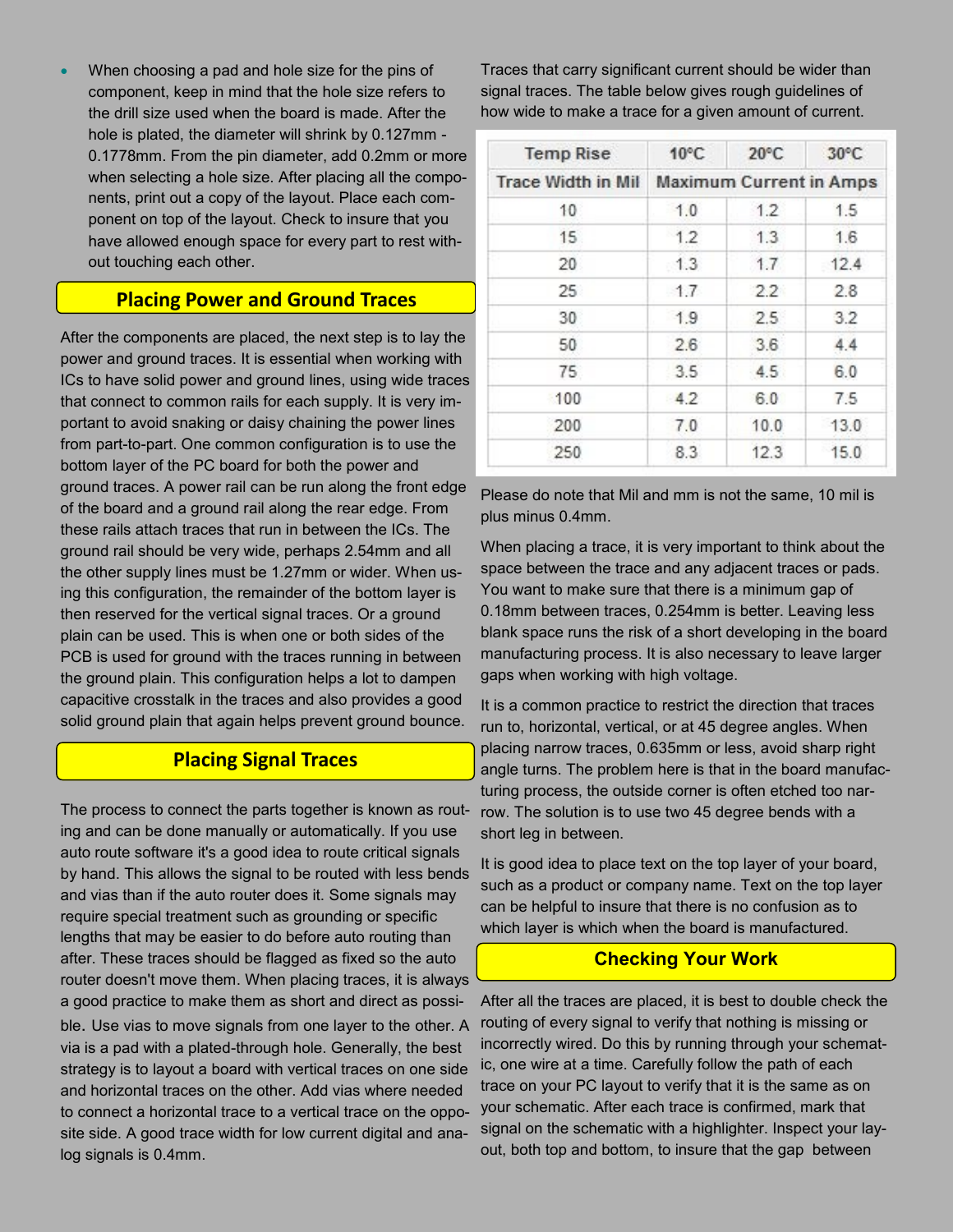every item (pad to pad, pad to trace, trace to trace) is 0.18mm or greater. Check for missing vias. An easy way to check for missing via is to first print the top layer, then print the bottom. Visually inspect each side for traces that don't connect to anything. When a missing via is found, insert one. Check for traces that cross each other. This is easily done by inspecting a printout of each layer. Metal components such as heat sinks, crystals, switches, batteries and connectors can cause shorts if they are place over traces on the top layer. Inspect for these shorts by placing all the metal components on a printout of the top layer. Then look for traces that run below the metal components.

# **Different methods to make PCBs**

Etching is probably the easiest and most cost effective.

Etching is the process of chemically removing the unwanted copper from a plated board. You must put a mask or resist on the portions of the copper that you want to remain after the etch. These portions that remain on the board are the traces that carry electrical current between devices.



It's messy stuff but easier to get and cheaper than most alternatives. It attacks ANY metal including stainless steel, so when setting up a PCB etching area, use a plastic or ceramic sink, with plastic fittings & screws wherever possible, and seal any metal screws etc. with silicone. If copper water pipes may get splashed or dripped, sleeve or cover them in plastic.

Fume extraction is not normally required, although a cover over the tank or tray when not in use is a good idea. You should always use the

hexahydrate type of ferric chloride, which is light yellow, and comes as powder or granules, which should be dissolved in warm water until no more will dissolve. Adding a teaspoon of table salt helps to make the etchant clearer for easier inspection.

Anhydrous ferric chloride is sometimes encountered, which is a green-brown powder. Avoid this stuff if at all possible, use extreme caution, as it creates a lot of heat when dissolved - always add the powder very slowly to water, do not add water to the powder, and use gloves and safety glasses.

You may find that solution made from anhydrous FeCl doesn't etch at all, if so, you need to add a small amount of hydrochloric acid and leave it for a day or two. Always take extreme care to avoid splashing when dissolving either type of FeCl - it tends to clump together and you often get big chunks coming out of the container & splashing into the solution. It will damage eyes and permanently stain cloth-

ing and pretty much anything else - use gloves and safety glasses and wash off any skin splashes immediately.

If you're making PCBs in a professional environment, where time is money, you really should get a heated bubble-etch tank. With fresh hot ferric chloride, a PCB will etch in well under 5 minutes, compared to up to an hour without heat or agitation. Fast etching also produces better edge quality and consistent line widths.

If you aren't using a bubble tank, you need to agitate frequently to ensure even etching. Warm the etchant by putting the etching tray inside a larger tray filled with boiling water - you want the etchant to be at least 30-60°C for sensible etch times.



Primary to ance current

Sodium Persulphate Etchant is supplied as a dry, easily mixed etchant for copper clad printed circuit boards and other copper bearing materials. When used in conjunction with the catalyst, a very constant etch rate can be maintained throughout the life of the bath. After mixing, the bath has a practical life of

about three (3) weeks and a copper capacity of approximately 29.96 - 37.45 grams / liter of etchant.

Sodium Persulphate Etchant, when compared to Ferric Chloride and other copper etchants,

has several distinct advantages.

Cleanliness: Sodium Persulphate will not stain clothes, skin or tanks.

Rinsing: Sodium Persulphate rinses easily and leaves no residue in plain water.

Etching speed: Sodium Persulphate attains a fast etching speed and with regular additions of the catalyst, maintains a relatively even etching rate throughout its entire mix life. However, as with all etchants, Sodium Persulphate has several disadvantages:

Short active life: once Sodium Persulphate is mixed, it has a tank life of three (3) weeks, maximum, whether or not it is used.

Aggressiveness: Sodium Persulphate will attack natural fibers such as cotton, wool and linen. So you wont end up with a stain on your cloths but with a hole if you don't rinse of the Etchant before it dries.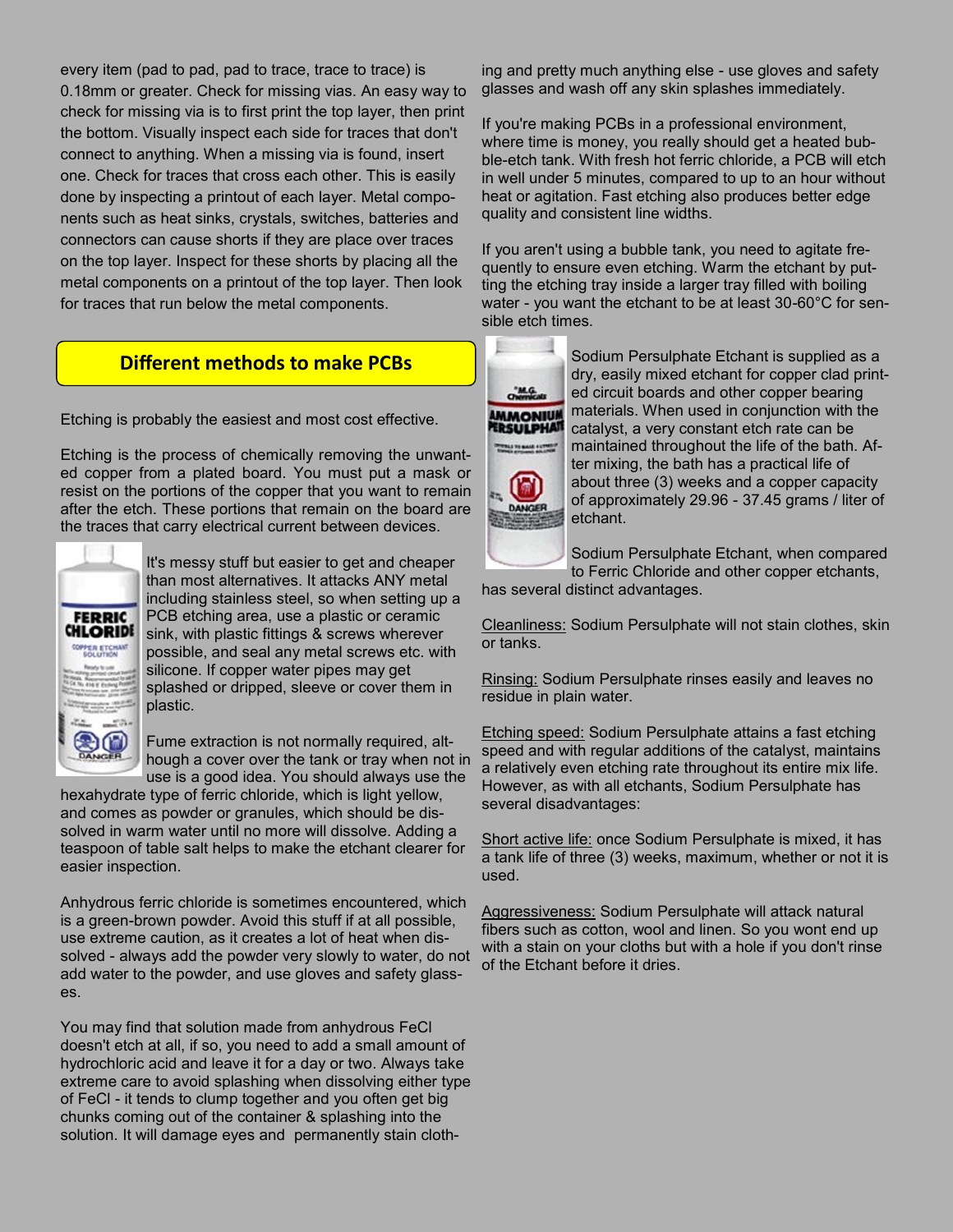# **The Art Work**

## **Manually (direct draw)**

One way to put a pattern on the board is the direct draw



approach. Using either a resist pen to draw your circuit, or by using specialty tapes (dry transfers), donuts and the lot, you layout your circuit traces directly onto the copper surface of the board. The pen technique

relies on the waterproof nature of the ink and the tapes as an impervious plastic, both of which prevent the etchant from getting at the copper beneath, hence, all copper is etched away except for where the pattern has been drawn.

This is the quickest way to get a circuit pattern on the board, but it is difficult to position the traces accurately, especially if you are using any IC packages in your design. Plus, since the ink doesn't apply uniformly, there is a risk that the traces will be etched away since the etchant can get to the copper through an extremely thin layer of resist. If you make a mistake you have to start all over again! For these reason, you can use this method only to make very easy low-definition PCBs or to retouch a bit your PCB before etching.

# **Photographic**

I suggest this method to producing consistently high quality PCBs quickly and efficiently, particularly for professional prototyping of production boards.

In this method, a board is covered with a resist material that Note that the photoresist sprays are normally EXTREMELY sets up when exposed to Ultra Violet light. To make a board this way, you must make a positive UV translucent artwork film of your layout pattern which is opaque where you want a circuit trace, and clear where you don't want a trace. After the photo positive film is made from your artwork, it is placed onto the photo sensitized board, and is exposed to the UV. The UV light transmits through the clear portions of the film and cures the photoresist. After that, the board is submerged into a developer bath that develops and remove the sensitized photoresist. The resist that is left is in the shape of the artwork that represents your circuit. The advantage to this approach is accurate and neat traces, and once you make the artwork film, it can be used over and over to make additional boards.

You'll never get a good board without good artwork, so it is important to get the best possible quality at this stage. The most important thing is to get a clear sharp image with a very solid opaque black. These days, artwork will almost always be drawn using either a dedicated PCB CAD program, or a suitable drawing / graphics package.

The artwork must be printed such that the printed side will be in contact with the PCB surface when exposing, to avoid blurred edges. In practice this means that if you design the board as seen from the component side, the bottom (solder side) layer should be printed the 'correct' way round, and the top side of a double-sided board must be printed mirrored. Artwork quality is very dependent on both the output device and the medium used.

### **Photoresist PCB laminates**



Spray photo sensitive resist. It's very hard to use, as you always get dust settling on the wet resist. I wouldn't recommend it unless you have access to a very clean and ventilated area or drying oven, or only want to make low-resolution PCBs. In any case, to use the positive photoresist spray you must:

1) Make a lot of practice boards.

2) Cleaning: Degrease the surface before application of product.

3) Application of the coating: Spray the PC board in a subdued light from a distance of approximately 20 cm until the coating is

visible. This work must be carried out in absolutely dustfree conditions. Then the coating must be dried  $(20^{\circ}C = 24)$ hour, better  $70^{\circ}$ C = 15 min).

FLAMMABLE.



Pre-coated photoresist fiberglass (FR4) board. Always use good quality pre-coated photoresist fiberglass (FR4) boards. Check carefully for scratches in the protective covering, and on the surface after peeling off the covering. You don't need darkroom or subdued lighting when handling

boards, as long as you avoid direct sunlight, minimize unnecessary exposure, and develop immediately after UV exposure.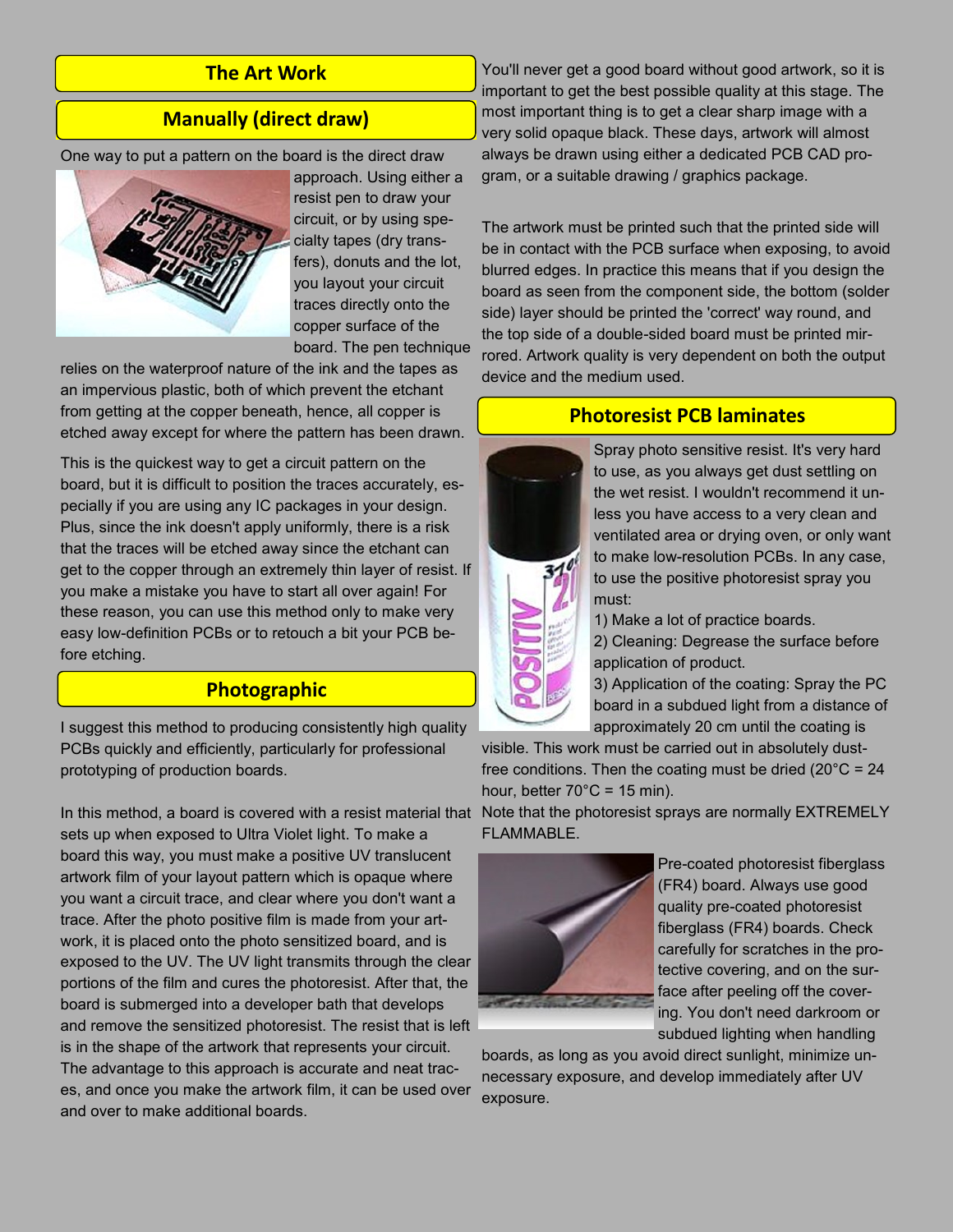

The photoresist board **R** needs to be exposed to ultra-violet light through the artwork, using a UV exposure box or any oth-

er UV source, CFL bulbs also work nice.

UV exposure units can easily be made using standard fluorescent lamp ballasts and UV tubes. For small PCBs, two or four 8 watt 12" tubes will be adequate, for larger (A3) units, four 15" 15 watt tubes are ideal.

To determine the tube to glass spacing, place a sheet of tracing paper on the glass and adjust the distance to get the most even light level over the surface of the paper. Even illumination is a lot easier to obtain with a 4-tube units. The UV tubes you need are those sold either as replacements for UV exposure units, insect killers or 'black light' tubes for disco lighting etc. They look white or occasionally black/blue when off, and light up with a light purple, which makes fluorescent paper glow brightly. DO NOT use short-wave UV lamps like EPROM eraser tubes or germicidal lamps, which have clear glass - these emit short-wave UV which can cause eye and skin damage.

A timer which switches off the UV lamps automatically is essential, and should allow exposure times from 2 to 20 minutes. It is useful if the timer has an audible indication when the timing period has completed. A timer from a scrap microwave oven would be ideal.

Short-term eye exposure to the correct type of UV lamp is not harmful, but can cause discomfort, especially with bigger units. Use glass sheet rather than plastic for the top of the UV unit, as it will flex less and be less prone to scratches. If you do a lot of double-sided PCBs, it may be worth making a double-sided exposure unit, where the PCB can be sand witched between two light sources to expose both sides simultaneously.

You will need to experiment to find the required exposure time for a particular UV unit and laminate type, expose a test piece in 30 second increments from 2 to 20 minutes, develop and use the time which gave the best image. Generally speaking, overexposure is better than underexposure.

**Exposure** For a single-sided PCB, place the artwork with toner side up on the UV box glass, peel off the protective film from the laminate and place it sensitive side down on top of the artwork. The laminate must be pressed firmly down to ensure good contact all over the artwork, and this can be done either by placing weights on the back of the laminate, or by fitting the UV box with a hinged lid lined with foam rubber, which can be used to clamp the PCB and artwork.

> To expose double-sided PCBs, print the solder side artwork as normal, and the component side mirrored. Place the two sheets together with the toner sides facing, and carefully line them up, checking all over the board area for correct alignment, using the holes in the pads as a guide. A light box is very handy here, but it can be done with daylight by holding the sheets on the surface of a window. If printing errors have caused slight miss-registration, align the sheets to 'average' the error across the whole PCB, to avoid breaking tracks when drilling.

> When they are correctly aligned, staple the sheets together on two opposite sides (3 sides for big PCBs), about 10mm from the edge of the board, forming a sleeve or envelope. The gap between the board edge and staples is important to stop the paper distorting at the edge. Use the smallest stapler you can find, so the thickness of the staple is not much more than that of the PCB. If you do not have a double-sided exposure unit, expose each side in turn, covering up the top side with a reasonably light-proof soft cover when exposing the underside (rubber mouse mats are ideal for this). Be very careful when turning the board over, to avoid the laminate slipping inside the artwork envelope and ruining the alignment. After exposure, you can usually see a feint image of the pattern in the photosensitive layer.



After development